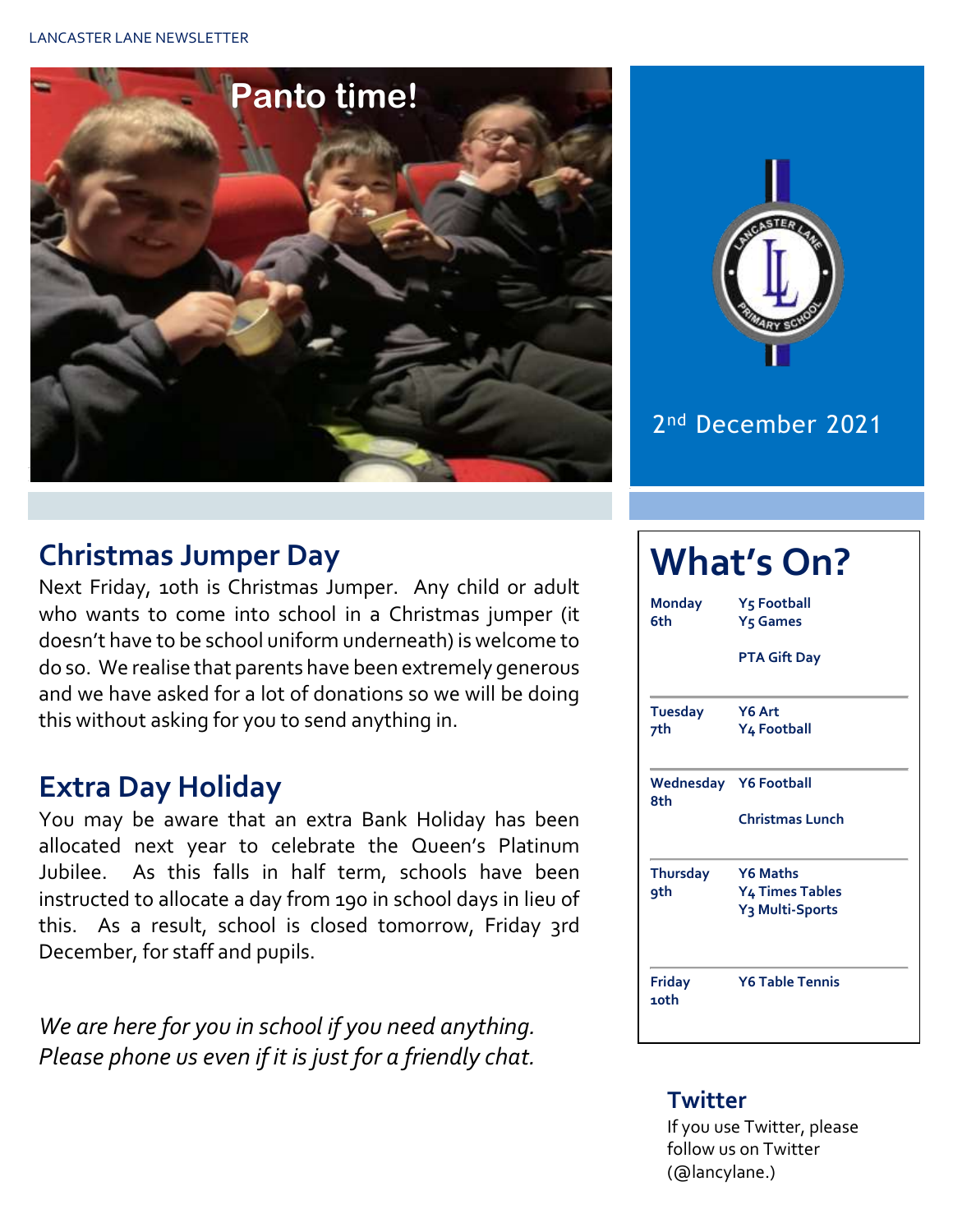

## **www.nspcc.org.uk Staffing News**

It is with great sadness that I have to tell you that Mrs Gold is leaving Early Learners on Wednesday, 15th December. Having previously worked as a TA in school, she has worked in Early Learners for 17 years. Her impact has been immense and she has led her team into developing Early Learners into a truly wonderful, child centered happy setting. She will be sorely missed and I know you will echo my words when I say the biggest heartfelt thank you to her for all she has done for the many children who have thrived and flourished under her teaching and leadership. She has shaped the lives so positively for hundreds of children over the years. Good luck, Debbie, for the future, and we all wish you every happiness.

#### **Mr Nicholls**

Mr Nicholls will complete his teaching practice next Friday and will be leaving us as he starts his teaching career. I am sure you will join me in wishing him every success in the next stage of his career.

#### **PTA Gift Day**

If your child wishes to buy a gift for someone special to surprise them on Christmas morning, they will have the chance to do so on Monday morning if they bring  $\epsilon$ 1 in a named envelope. What they buy will be wrapped and delivered back to them later in the week. Children can only buy one present to allow all children to have the opportunity to buy a gift. Thank you so much for the donations that have been sent in to support this.

#### **And finally…**

Remember this December that love weighs more than gold.

#### **Online Safety**

The COVID-19 pandemic has shown how urgent it is for us to come together to stop online abuse. During last year's lockdowns our helpline saw a 60% increase in contacts from people worried about children experiencing online sexual abuse. That's why we're campaigning for laws to protect young people online.

We all have a role to play – the NSPCC website has advice, tools and resources to help keep every child safe online.